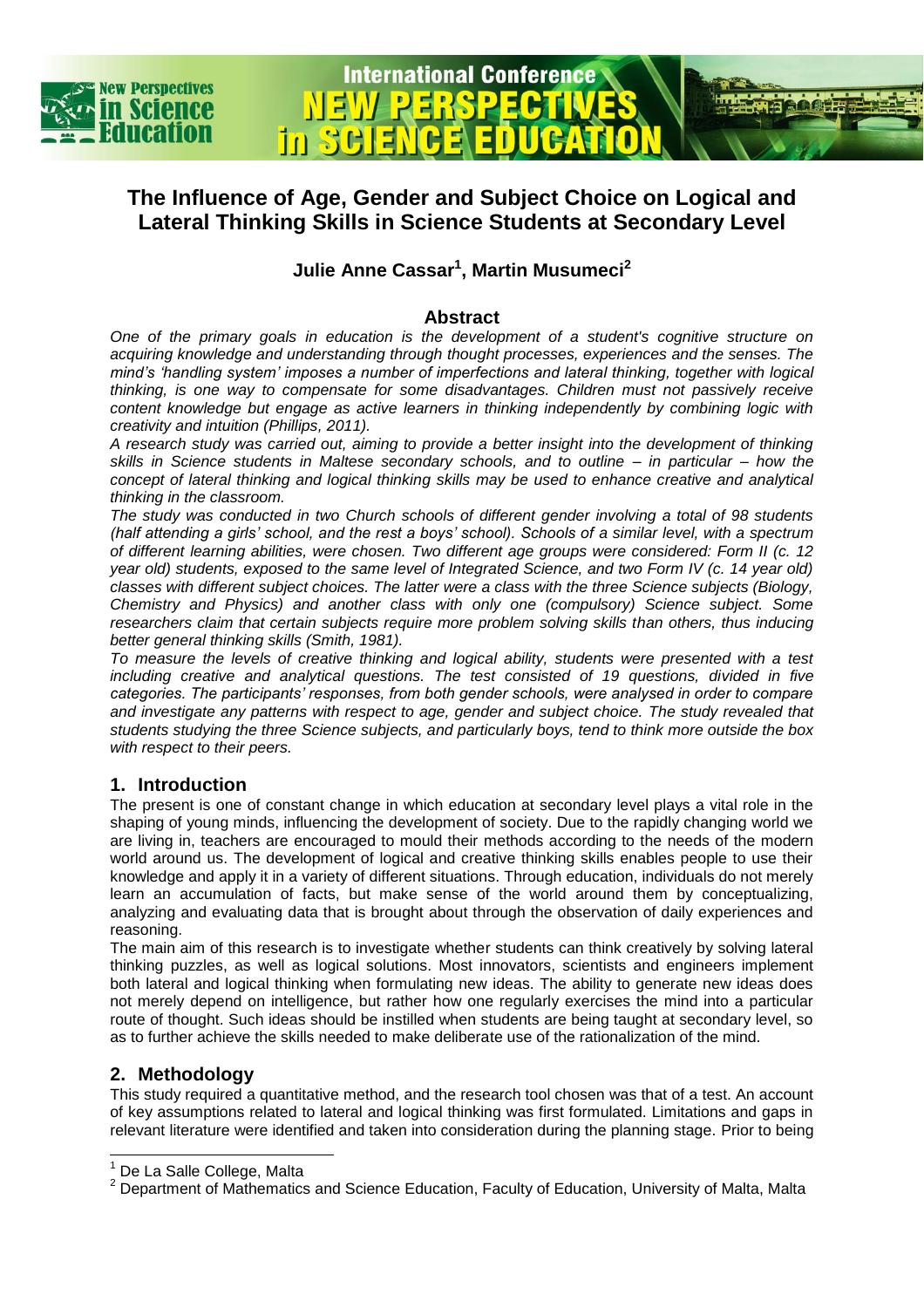

# **International Conference** ĪĤ.



Table 1: The Number of Questions within each Category

| Category                          | Number of Questions per Category |
|-----------------------------------|----------------------------------|
| Logical Reasoning                 |                                  |
| <b>Technical Aptitudes</b>        |                                  |
| <b>Lateral Thinking Solutions</b> |                                  |
| Verbal Lateral Thinking           |                                  |
| Visual & Spacial Puzzles          |                                  |

### **3. Interpretation of Results**

#### **3.1 Age influencing Cognitive Development**

When a child develops, the process does not only involve the child's cultural experience, but also the cultural forms of reasoning (Vygotsky, 1987). The outcome of cognitive development, according to Bruner (1957), is the concept of habitual thinking. In having the mind relate from experience in order to form "generic coding systems that permit one to go beyond the data, to new and possibly fruitful predictions" (Bruner, 1957).

Overall, among the students who sat for the tests, Form IV students performed significantly better than Form II students. The younger group of students still performed relatively well in most of the category questions. Students achieved comparable scores in logical thinking, which was based on mathematical and analytical questions. This might be the result of similar content matter acquired in the different schools. Questions based on lateral thinking in the third category gave notably similar percentage average scores for boys, for the Form II and Form IV students.

Form II Girls decreased the percentage difference by outperforming boys in categories such as technical aptitudes, verbal lateral thinking and visual-spatial puzzles. Girls scored well in lateral thinking questions, indicating that they can be more creative than their male counterparts, while boys got a higher final percentage due to better averages in logical and analytical thinking.

#### **3.2 Gender Differences**

"Gender differences in subject choices within secondary education remain evident across Western societies." (Smyth & Darmody, 2009). With respect to occupations, adolescents undergo conflicts and complex developments, an aspect which is more evident in girls rather than boys. Even though girls managed to surpass boys in the PISA examination (OECD, PISA 2009), boys performed better than girls in the logical and lateral thinking test, in both the Form II and the Form IV final score.

An interesting feature that has been noticed in this study was that, even though males in general acquired higher scores when compared to females, there was also significantly large group of low-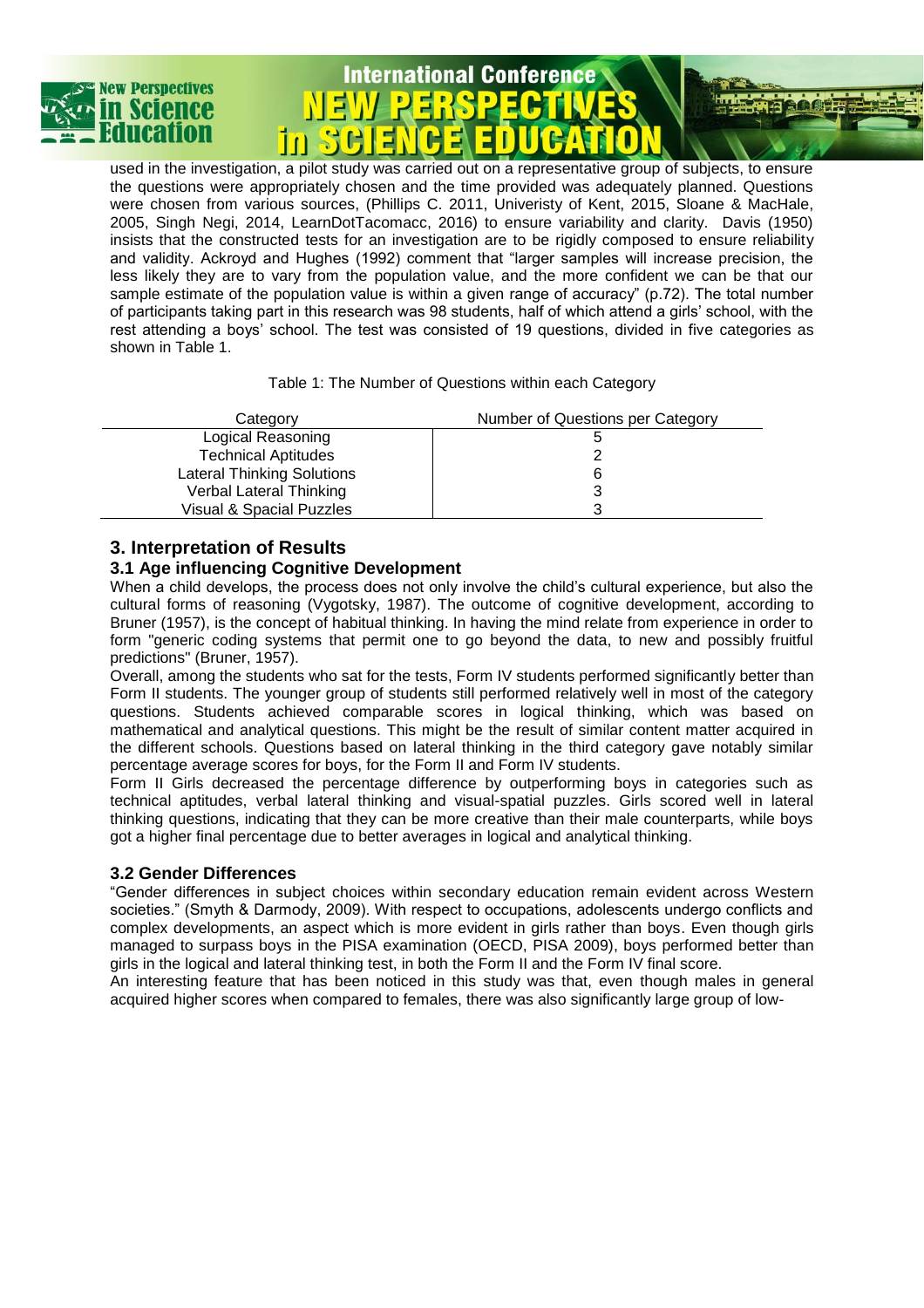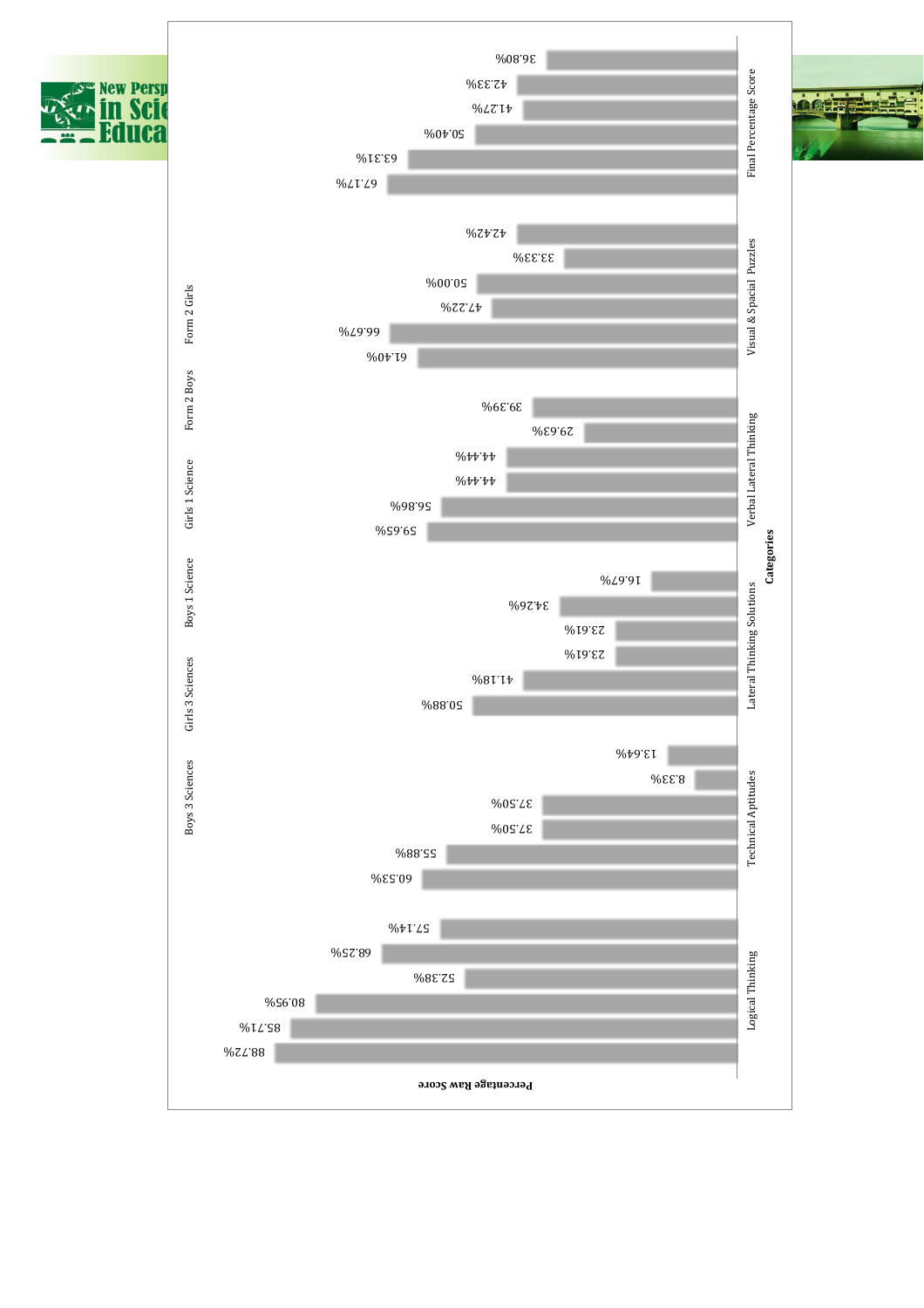

#### <span id="page-3-0"></span>**Figure 1: Comparing test results under the influence of Age, Gender and Subject Choice**

**International Conference** 

scoring males. Research shows that the overall performance of (Sternberg R. J., 1985) (Sternberg & Williams, 2010) (Sternberg & Williams, 2010) males is much more variable (Lubinski & Benbow, 2007). This means that males' scores are more widely distributed in contrast to the clustered scores of female candidates. Feingold (1992) reviewed statistical reports on quantitative and spatial ability test scores, and found that males score higher in such tests, while females score higher in tests of verbal ability.

All in all, gender seems to have no effect on skill and performance. However, another mechanism, which may enhance differences, could be anxiety. A Maltese study by Chetcuti (2009) points out that girls are more meticulous in their work and this instigates that the difference in results may be a result of behavioural differences, rather than cognitive or intellectual factors. Students should be exposed to essential problem-solving skills in conjunction with computation, which will not only help them in other Science and Engineering areas, but will even help students who opt for other subject areas and in their every day lives.

#### **3.1 The Influence of Subject Choice**

in.

The formulated logical and lateral thinking tests were distributed to both males and females in Form II and IV, half of which study one Science subject, with the other half studying two or more Science subjects. This was done in order to obtain a broader view and to investigate if students' thinking patterns is affected by their subject choice at secondary school. As seen in [Figure 1,](#page-3-0) both genders studying all the three Sciences performed and achieved significantly higher scores than their respective peers opting for one Science subject only.

Gardner (1999) defined intelligence as "the ability to solve problems or fashion products that are of consequence in a particular cultural setting or community". Whereas Gardner's theory of multiple intelligences emphasises the dependent modular structures, Robert Sternberg's (1985) triarchic theory of human intelligence is composed of three relatively distinct processes, which consist of analytical, creative and practical abilities.

The different intelligences of students may have influenced their thinking pathways throughout the course of the test, possibly even favouring some students over others. Students with a superior sensitivity towards linguistics would have performed better in understanding words and different functions of language in the fourth category, whereas the logical and mathematically oriented would have been able to discern logical or numerical patterns in the first and second category more easily, by handling long chains of reasoning. Students with a higher capacity in perceiving visual-spatial transformations would have been more creative than their peers in lateral thinking questions and visual and spacial puzzles. Having said this, an important characteristic of the multiple intelligences theory is that people do not just have one single intelligence, but have all intelligences at different levels, with some being more dominant over others. (Armstrong, 2000; Gardner, 2004).

#### **4. Conclusion**

These test results are in line with other studies (Bunch & Hutchinson, 1993), indicating that students studying Sciences, exercise the development of ideas and concepts more frequently than students having one Science only, thus developing their cognitive reasoning to a higher level. All three-Science students might have performed better also due to the nature of the test, containing questions based on patterns and abstract concepts, in having a higher ability to visualise and reason formally being able to achieve higher scores. According to Fowler and Watford (2000), the development of formal reasoning is not only related to scientific subjects but also to academic achievement in general.

Following these theories, teachers in different subjects need to reach the needs of individual learners. Horn (2009) affirms that teaching should be more learner-centred and, similarly, Mitchell (2008) emphasises that visual teaching methodologies should be used in classrooms. These methodologies enhance learning by catering for the needs of various intelligence combinations.